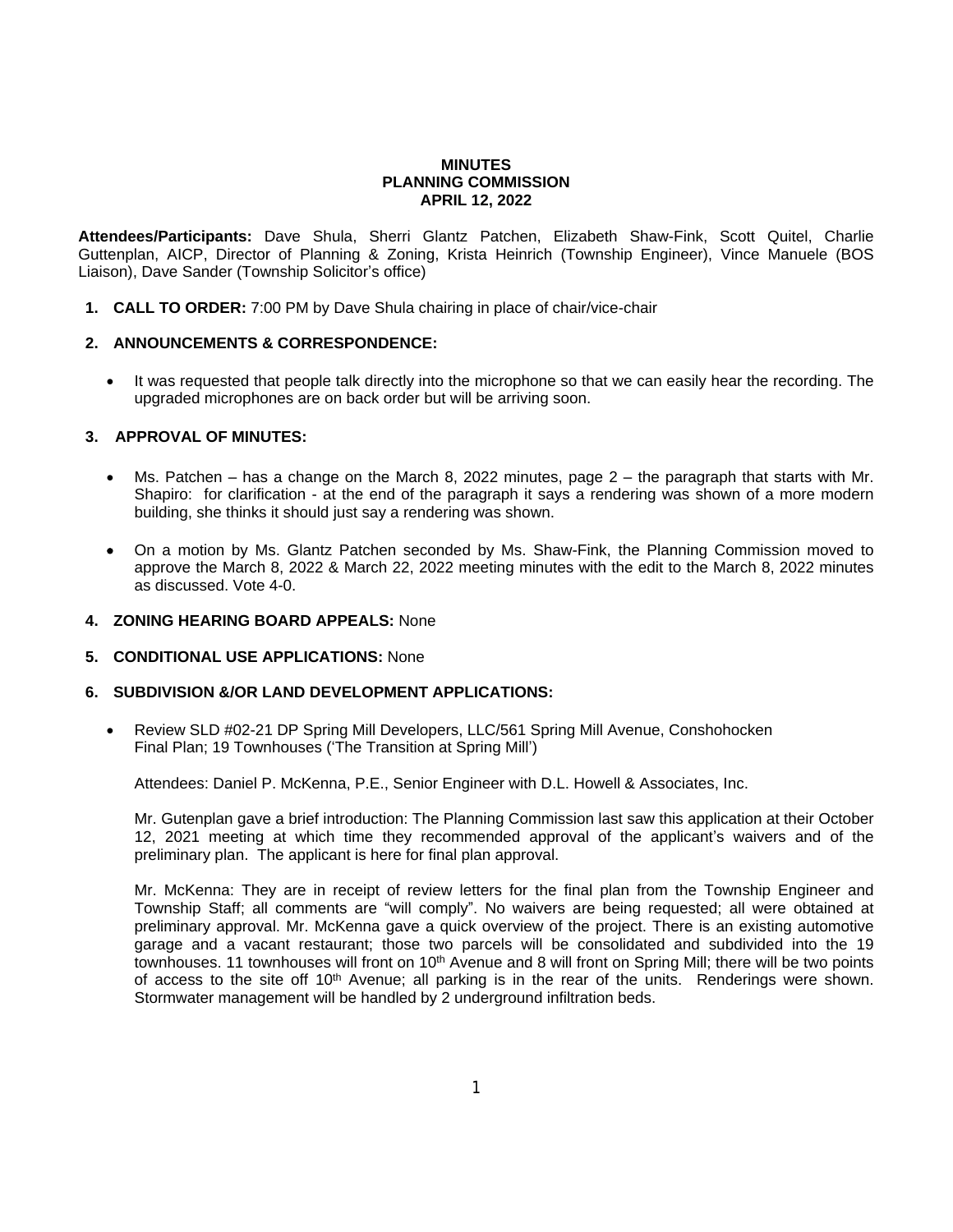Planning Commission Comments:

Are there going to be green roofs (no, they are proposing flat roofs); will there be roof top decks (they will have access to the roof top, yes).

Motion:

Ms. Glantz Patchen made a motion to recommend approval of the final plan; seconded by Ms. Shaw-Fink. Vote: 4-0.

 Review SLD #04-22 Ashford Consulting, LLC & Ashford Wealth Advisors, LLC/5 & 15 Germantown Pike, Plymouth Meeting; Preliminary/Final LD; Renovation of an Existing Parking Lot & an Addition to an Existing **Building** 

Attendees: James Bannon, P.E., Civil Department Manager at Nave Newell, Inc.; Rosie Soto, Business Manager at Ashford Wealth; John McDonald, Principal at KSM Architects

Mr. Bannon gave a brief background: They were in front of the Planning Commission in March 2019 seeking a waiver of land development, this was not granted. They came back a couple months ago with preliminary/final plans, received township review letters and are here to seek a recommendation of approval.

Site background: 5 E. Germantown Pike is essentially the building on left side and the parking area. That is the existing Ashford Wealth Advisor building and their parking lot. The building on the right is 15 E. Germantown Pike. The existing building additions are to be removed. The Township Code Official deemed they should come down; they are already down. All that remains is the main structure. The building was purchased by Ashford Wealth to improve the building, add an addition, and expand their services. The building has been vacant for about 20 years and pretty much dilapidated; they think this will be a nice improvement to the area.

Building Additions & Parking Lot Improvements: The parking lot off Germantown Pike is essentially what is there now. They are expanding the parking lot to add 7 additional spaces for a total of 24 spaces. Zoning relief was granted to have 24 spaces. They are adding 1 ADA parking space, an ADA accessible route between the 2 buildings, and adding 2 electrical vehicle charging stations.

Stormwater: Currently there is no stormwater management on the site. Everything basically flows down Germantown Pike through the parking lot and to the site behind them (Abolition Hall). They are going to improve the gutter on Germantown Pike so the runoff on Germantown Pike stays on Germantown Pike and stormwater on site will go to an underground detention basin. This system is designed to hold every storm up to and including the 100-year storm. There is no existing stormwater on Germantown Pike in this area. So, they are going to take all the runoff and hold it until it infiltrates in the ground rather than discharging; this should help with any existing issues with the property behind them.

Mr. Quitel: What is the specific geology you are dealing with in the area of infiltration (there were no red flags on the soil tests, the rates were not great. Could be underlain by Limestone; not sure). He then asked the Township Engineer her opinion if she knew enough yet on how this was going to perform (there were some technical comments about where the topo grates were set, which can be addressed; the geotechnical component needs to be looked into a little more because we know the area is underlain by limestone, but they saw 2 properties down, 27 Germantown Pike, they were able to make something work. Ms. Heinrich thinks there is a way they can make it work here, they just have to be sensitive to Limestone). Mr. Shula asked if that means they can infiltrate if it is underlain by limestone (if their geotechnical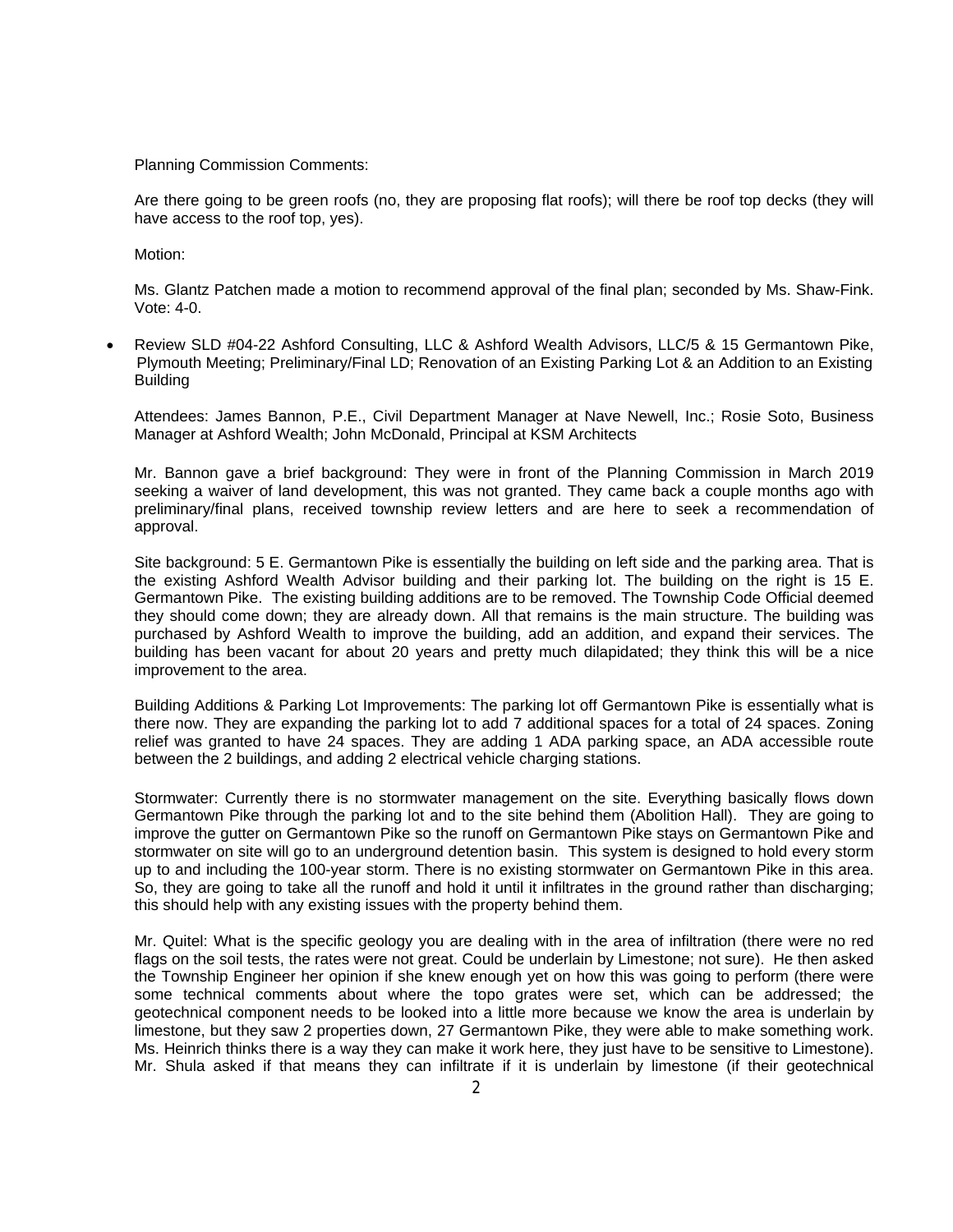investigation shows that this area isn't underlain, perhaps there are other options that they could take). Mr. Bannon commented that they reviewed the geotechnical report for the property behind them and that showed some sinkhole prone areas on the site which seem to be all towards the north end of the site. Mr. Quitel asked what the existing impervious coverage is and what are they proposing (they are increasing impervious to 50%-56% on one site, and 30.9%-36.6% on the other. They are curbing the driveway and the parking area so it will capture that runoff to the adjacent property). Mr. Quitel asked if there are any ecosystem-oriented improvements (no, there is nowhere to discharge).

Mr. Bannon: they received review letters from the Township Planner, Engineer, and Fire Marshal. They are setting up a site meeting with the Fire Marshal to review his comments. They "will comply" with all staff review comments besides the 4 comments that he discussed (below) not related to the waivers and the ones they are requesting waivers from.

Comment #22 on the Township Engineers letter – Section 1106.7 of the International Building Code (IBC) requires that accessible parking spaces must be located on the shortest accessible route to an accessible entrance. The plans must be revised to provide an accessible space adjacent the building entrance to 15 E. Germantown Pike. They are considering this 1 parking facility, and there are 24 spaces, so only 1 ADA space is required; so an extra space isn't needed. They received zoning relief to do less parking. He believes they needed 28 spaces, and they got relief to do 24. There are currently 12 employees and will be expecting 17 after building addition plus occasional client/visitors, 3 at most at one time. Mr. Quitel commented they would prefer less parking, it's less impervious. Ms. Shaw-Fink asked if the 2 EV and ADA spaces are included in the 24 total spaces (yes).

Comment #23 on the Township Engineers letter - The plans should be revised to provide a sidewalk connection between the internal walks and the sidewalk along Germantown Pike. The only issue the applicant has is that there is an existing fence that prohibits sidewalk connections, not sure if HARB will want it to stay. If not, they can take a section out for a sidewalk connection.

Comment #27 on the Township Engineers letter - Outdoor collection stations shall be provided for garbage and trash removal when indoor collection is not provided. Collection stations shall be screened from view and landscaped. The applicant is not proposing any outdoor trash enclosures. Their current business functions with just internal, so they are going to keep it the same; trash collection will be curbside pickup.

Comment #59 on the Township Engineer Letter - The plans show features (shed and fencing) which appear to be located outside of the boundary lines of the subject property. The plans cannot be approved until all structures and/or uses for the lot(s) are located entirely within the property boundaries or easements or some other agreement is established to permit the encroachments. They are not proposing any improvements in that area. Mr. Bannon doesn't think this should be tied to this land development approval; it is an existing condition that they are not proposing to touch. Ms. Soto commented when they renovated 5 E. Germantown Pike part of the issue was, they put a hump in the driveway and that fence wasn't even a fence, it's like a tarp to help control the water from going on the neighbor's property; they are willing to take that down. Part of the shed is over the property line; they will either move it or get rid of it. Mr. Shula commented that either one would take care of it. So that's a 'will comply'.

Ms. Glantz Patchen asked if everything is ok with the ADA parking space or is a waiver required. Mr. Guttenplan commented that based on the number of spaces there is not another ADA space required. Ms. Heinrich commented they only need one space per the ADA guidelines, but the building code requires a space closest to the building entrance; they will set up a meeting with the Director of Building & Codes to discuss further.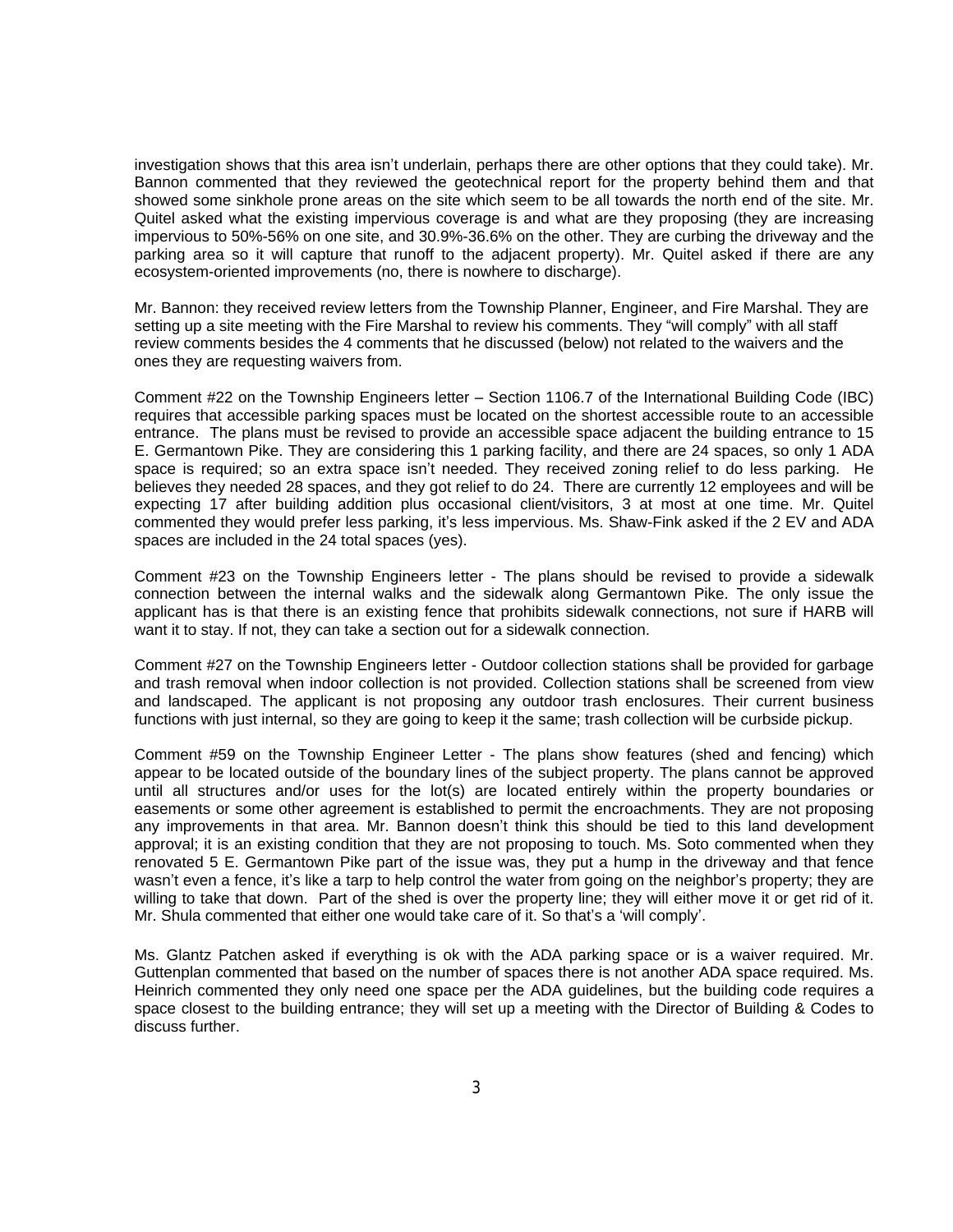### Requested Waivers:

**Submission** 

1. Ch. 105 12(D) of SALDO to allow the plans to be reviewed and approved simultaneously as both preliminary and final plans, rather than requiring separate preliminary and final plan submissions.

#### Street Standards

2. 105-30 / 105-56.1(J)(5): We request a waiver from having a 4'-wide planting strip between the edge of cartway and the sidewalk. The proposed sidewalk matches the existing sidewalk, which does not have an existing planting strip. The proposed street trees will be planted on the property side of the sidewalk.

### **Off-Street Parking Facilities**

- 3. 105-38 (C) Curves/turns in entrance and exit drives and internal parking lot aisles shall have a minimum inside turning radius of 25' and outside turning radius of 50': We request a waiver from this requirement due to the size and configuration of the lot. The proposed driveway will have a similar layout and location to the existing driveway. The drive aisles have been designed to the required width, but these minimum turning radii are infeasible. They will coordinate with the Township Fire Marshal to ensure the parking layout is satisfactory.
- 4. 105-38 (H) all parking areas shall be set back from the right-of-way line and all property lines at least 15 feet: We request a waiver from this requirement due to the size and configuration of the lot. The proposed parking spaces are located further from Germantown Pike than the existing and zoning relief has already been granted to have the rear parking  $+/$ - 3.8 feet from the property line, which matches the existing.
- 5. 105-38(V) lighting used to illuminate parking space shall not direct rays upon any neighboring property or streets: They are requesting a waiver from this requirement due to the size and configuration of the lot. They are minimizing light trespass to the extent practical but, in order to adequately light the parking configuration that has already received the necessary zoning relief, some light trespass in unavoidable.

#### Street Trees

6. 105-48: they are requesting a waiver from this section to allow the number and location of street trees as shown on the Landscape Plan due to the two existing buildings which limit the viable area for street trees. The proposed street tree plantings are subject to Shade Tree Commission approval.

#### Buffer Yards

7. 105-52 (B)(2) – buffers shall have a minimum width of 50 feet: they are requesting a waiver from this requirement due to the size and configuration of the lot. The existing buildings prevent buffers along the

side yards and zoning relief has already been granted to have the rear parking +/- 3.8 feet from the property line. The existing hedgerow buffer along the rear property line will remain.

Mr. Quitel asked if they have a sketch /rendering showing what the site will look like (yes, there are elevations prepared by the architect); street trees are important, the area is historic, just trying to get a sense of what that looks like (they haven't prepared a 3d rendering, such a small project doesn't warrant that); what is the street view going to look like with the parking and the buildings (there is a landscape plan that shows the proposed plantings and calls out the species); when you take a walk down the street when the project is done what is it's character going to feel like, what is it literally going to look like, is it going to look like it fits in the Historic District (they are sure it will because it is subject to HARB approval); what is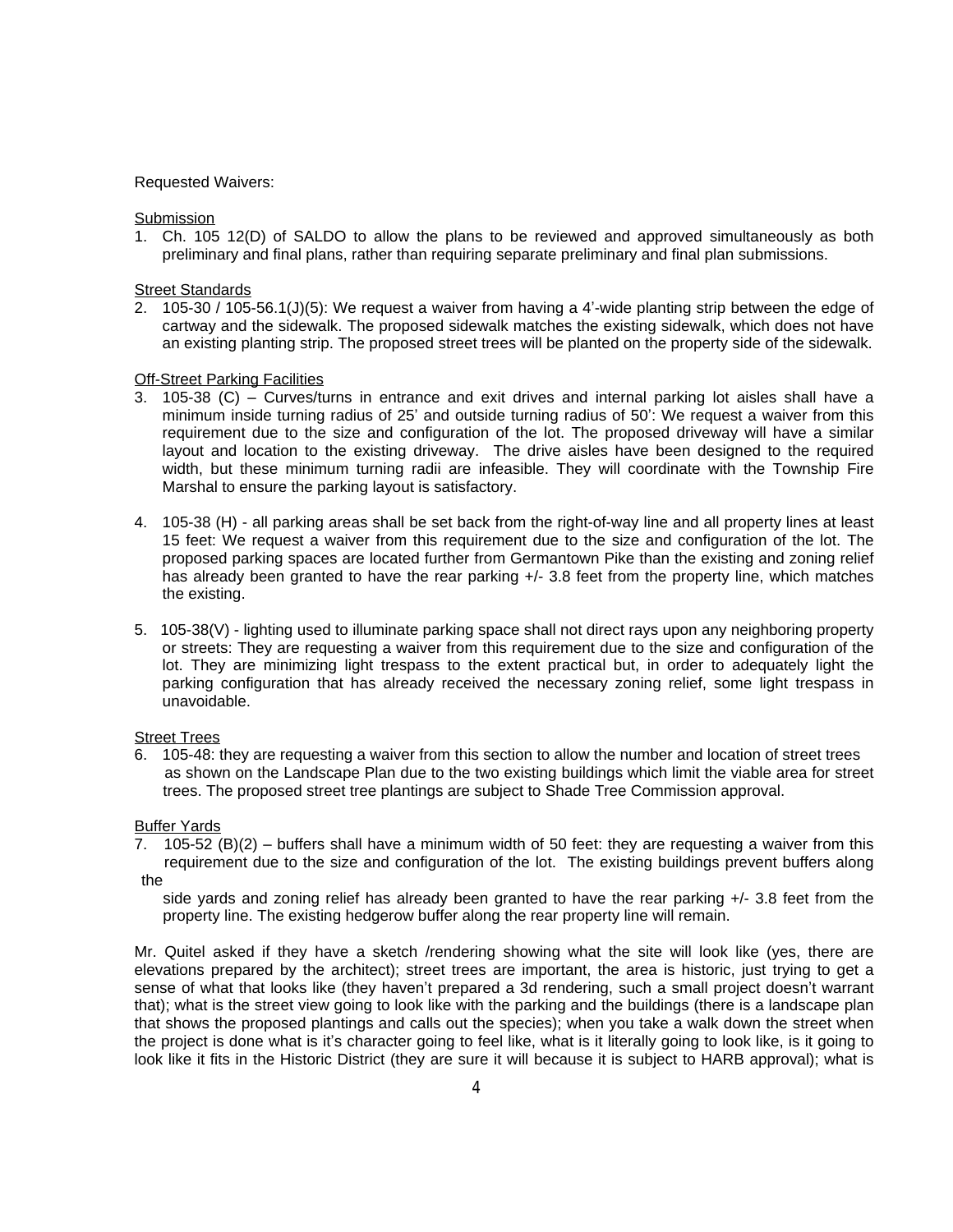your vision (Mr. McDonald understands the request but doesn't think the elevations adequately represent what he is seeking. These plans focused on the sketch plans of the massing of the building addition on 15 E. Germantown Pike. He thinks the trees that are being provided are almost maximized based on the physical space available on the site; there will be dense foliage on the site. They do not have a colored elevation rendering of the overall site in combination of the two buildings and what the streetscape would look like); anyone who's proposing construction or rehab in a historic district should be proactive and show the vision. Mr. Quitel wants to see what Germantown Pike is going to look like when it's done as a whole. Mr. McDonald showed two photographs. What is shown at 5 E. Germantown Pike is going to remain., not much change here. There is no room for trees in front of buildings. The street trees will be between the buildings. The photo of 15 E. Germantown Pike is historic. The tree in the photo was removed, it was a hazard; from a historic perspective, it will be an improvement.

Mr. Quitel's issue is that they are asking the Planning Commission to visualize something based on what they are telling them, much of which sounds logical, but they are asking for a recommendation for final approval on something they can't visualize what the site is going to look like. He is not in a position to make a recommendation if he can't picture it. If it was behind the metroplex, fine, but look where it is. They are just trying to make an informed decision. Mr. McDonald asked if it would be possible to say we will comply contingent upon your acceptance. Ms. Glantz Patchen asked if the issue is what is the building is going to look like when they renovate it. Mr. Quitel commented it's a small site, bits and pieces and then a 24-space parking lot. He just wants to see a drawing of the whole thing. Ms. Glantz Patchen questioned, with the parking with the renovated building? (yes). Mr. Bannon commented all those things are shown on the plans, just not in the form of a rendering. Mr. Shula stated you want to see a more detailed view (Yes). Mr. Bannon stated it's very unusual to submit a rendering for a land development. Mr. Quitel stated it would take a landscape architect a little bit of time to draw that up. You could say it's the most important intersection historically. Mr. Shula asked if it was correct that they have not gone to HARB or Shade Tree Commission (not yet. Preliminary discussions were held but no public meeting).

Waiver continuation:

Additional Design Standards for VC-1 and VC-2 Village Commercial District 8. 105-56.1(E)(2)(a) - surface parking lots shall not occupy more than 1/4 of the parcel's frontage: They are requesting a waiver to allow parking to occupy approximately 50% of the frontage due to the existing lot configuration and shallowness of the property; 230 feet of frontage, existing ±60 feet, proposing 107 feet total, about 47%.

9. 105-56.1(I) – VC subdistricts shall have street lighting: They are requesting a waiver from this requirement. The location of the existing buildings limit the ability to install street lighting. There are no other streetlights in this area and the nearest sidewalk to the east is over 300' away, so street lighting would serve no purpose along this frontage.

10. 105-56.1 (J)(2) – solid six-foot-tall fence and evergreens in buffers: they are requesting a waiver from this

requirement due to the size and configuration of the lot. Zoning relief has already been granted to have

the rear parking +/- 3.8 feet from the property line which allows no room for the installation of a fence and evergreens in this area. The existing fence and hedgerow buffer along the rear property line will remain.

Resolution 2004-8: Grading, Erosion Control, Stormwater Management, and Best Management Practices 11.  $I(D)(2)$  – the top of any slope shall be located a minimum of five (5) feet from property line: We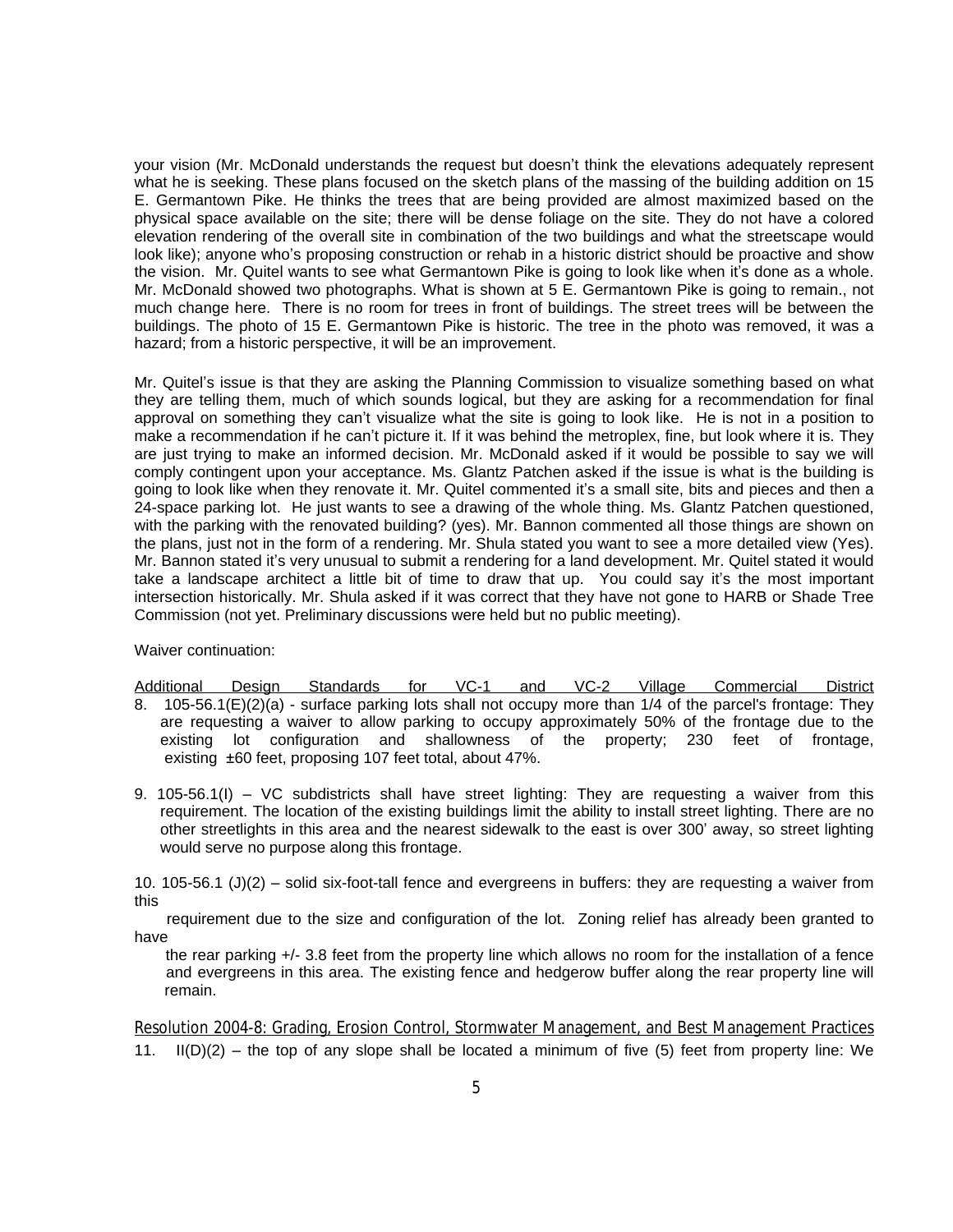#### request

a waiver from this requirement because we received zoning relief that permits parking less than five feet away from the property line. The existing building on the east of the property is also less than five feet away from the property line.

12. II(E)(2)(g)(iv) - storm drainage pipes shall be at least 18 inches and RCP: They are requesting a

from this requirement to use a twelve-inch HDPE pipe The largest pipe size the proposed stormwater system can accommodate is a twelve inch pipe.

- 13. II(F)(3)(d)[4][e][7] Infiltration rates shall not be used in computing the storage volume of the infiltration system: They are requesting a waiver from this requirement to include infiltration in our design. Since they are proposing a no-release system, the BMP is designed to hold t100-year storm. The size of the system provides additional volume and modeling infiltration will help minimize the size of the BMP, which is already designed to hold the 100-year storm.
- 14. II(F)(3)(d)[4][g] infiltration BMPs shall be capable of completely infiltrating the impounded water within 96 hours: They are requesting a waiver from this requirement because we are using a subsurface system that is designed to hold up to and including the 100-year storm. This subsurface system does not present the same concerns that still water does in above ground BMP facilities. The subsurface system will dewater in 7 days, which is within DEP standards. The design will utilize an emergency overflow inlet in the case of back-to-back storm events.
- 15. II(F)(3)(d)(4)[e][7] Infiltration Rates shall not be used in computing the storage volume of the infiltration system: They are requesting a waiver from this because we will be utilizing a no-release system. The rates were modeled in the routing of the system to cut down on the size of the proposed system.

Ms. Heinrich has no issues with the waivers requested, but the one about infiltration used to compute storage volume, she would like some sort of narrative in their report addressing what happens during a back-to-back storm.

Mr. Quitel asked what the linear feet of parking lot frontage is on Germantown Pike (the closest area to road is 65 feet wide, proposing 107 feet of frontage (47%) from curb to curb. The hardship is due to the lot configuration). Mr. Shula asked if you would see the parking lot from Germantown Pike (there will be heavy buffering between the parking lot and Germantown Pike. It will not be entirely opaque, but it is meant to be a screen). Mr. Quitel commented you are only going to not see it if they buffer it entirely; he thinks people will know there is a parking lot behind it.

Ms. Soto commented she has a more vested idea of what this is. She has been in that building more than 25 years. That building has been dilapidated for 20 years and no one did anything about it. They already have to park across the street. They are just trying to make this place nicer. They are not the enemy; all they want to do is build a business and improve the area.

Mr. Shula: wishes they had the input of the Shade Tree Commission and HARB. He would personally like to see them come back with some more information. Ms. Soto commented they will go to HARB and the Shade Tree Commission and then come back and share the plans again and provide them with a better view of the improvements.

waiver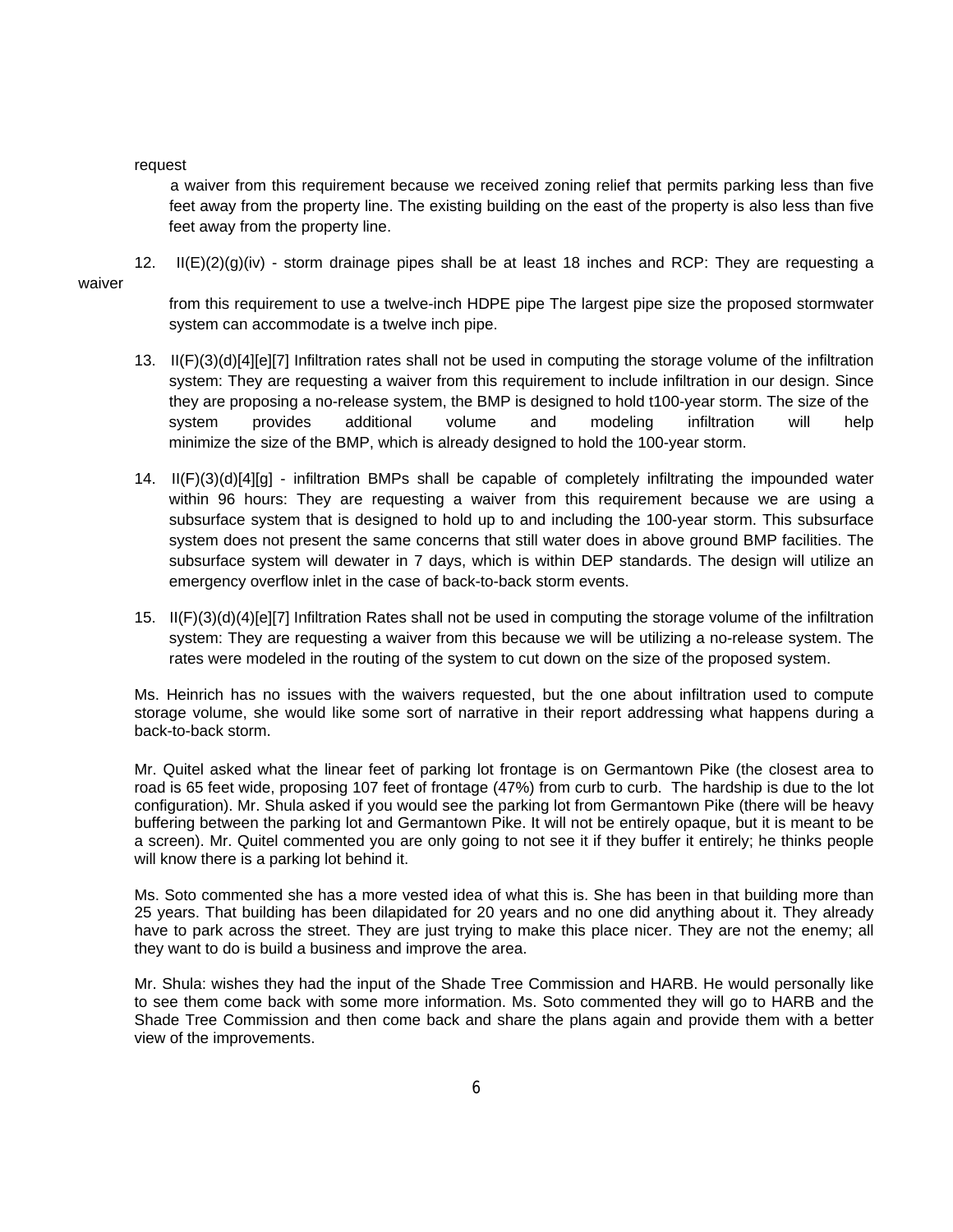Mr. Manuele: suggested that when they go back to the Shade Tree Commission, they might want to discuss using a more dense, taller evergreen vegetation to better screen the parking lot.

Mr. McDonald commented that given the feedback that they've gotten, they will come back with something that matches the scale and character.

Mr. Quitel asked if the parking lot as proposed now is not porous (that is correct, it is impervious). He suggested that Dansko has a grass parking lot. If they had pavers that had grass, a green parking lot might look a lot nicer than asphalt and soften the parking lot; and maybe some steppingstones in it or something.

Public Comment:

Sydelle Zove: Harts Ridge Road. At no point did she hear any reference to the square footage of the addition (2,011 sq.ft. addition); the Zoning Hearing Board decision refers to a 792sq.ft. addition.

The existing parking configuration, we were led to believe that there was existing parking along the rear property line, is there? She is concerned about the proximity of any parking spaces to the property line with Abolition Hall.

The space to the rear of the proposed addition, how will that be used, is there space for a rain garden? At 27 E. Germantown Pike, there is a rain garden. The impact of COVID on the number of employees and visitors; are the proposed 24 parking spaces needed.

She is pleased that this project is moving forward. 15 E. Germantown Pike has been an eyesore for many years. However, the Planning Commission when they reviewed a previous iteration, they expressed a concern about the nature of architectural improvements given its location in the Historic District. At that time the Planning Commission did not make the recommendation to combine preliminary/final.

The current plans while presented as both preliminary/final include few details on design, context, or finishes. For example, will the stucco at 15 E. Germantown Pike remain? What will serve as the basis for design of the front porch?

The plans as submitted failed to identify the historically significant adjacent property. The Township has a vested interested in this site because we will have a stake as we will soon own that property. She believes that the plans should acknowledge the existence of those historic resources.

The most critical issues at this time are stormwater management: She is confused, if it does infiltrate, where will water go. What impact will that have to the foundation at Abolition Hall. Ms. Soto said we cannot infiltrate when they were at the Zoning Hearing Board.

The second most critical issue is the landscaping plan, there are far too many non-native species and other ill-suited choices. Plans should be reviewed by the Shade Tree Commission before being acted upon by the Planning Commission. The buffering along frontage and rear is insufficient. They need to look at the buffering to rear. What property is the existing hedge located on? She is not in favor of tall buffering along rear property line because this is one of the only views of Abolition Hall from off-site.

What will be the impact of heavy equipment and excavation have on the Abolition Hall structures?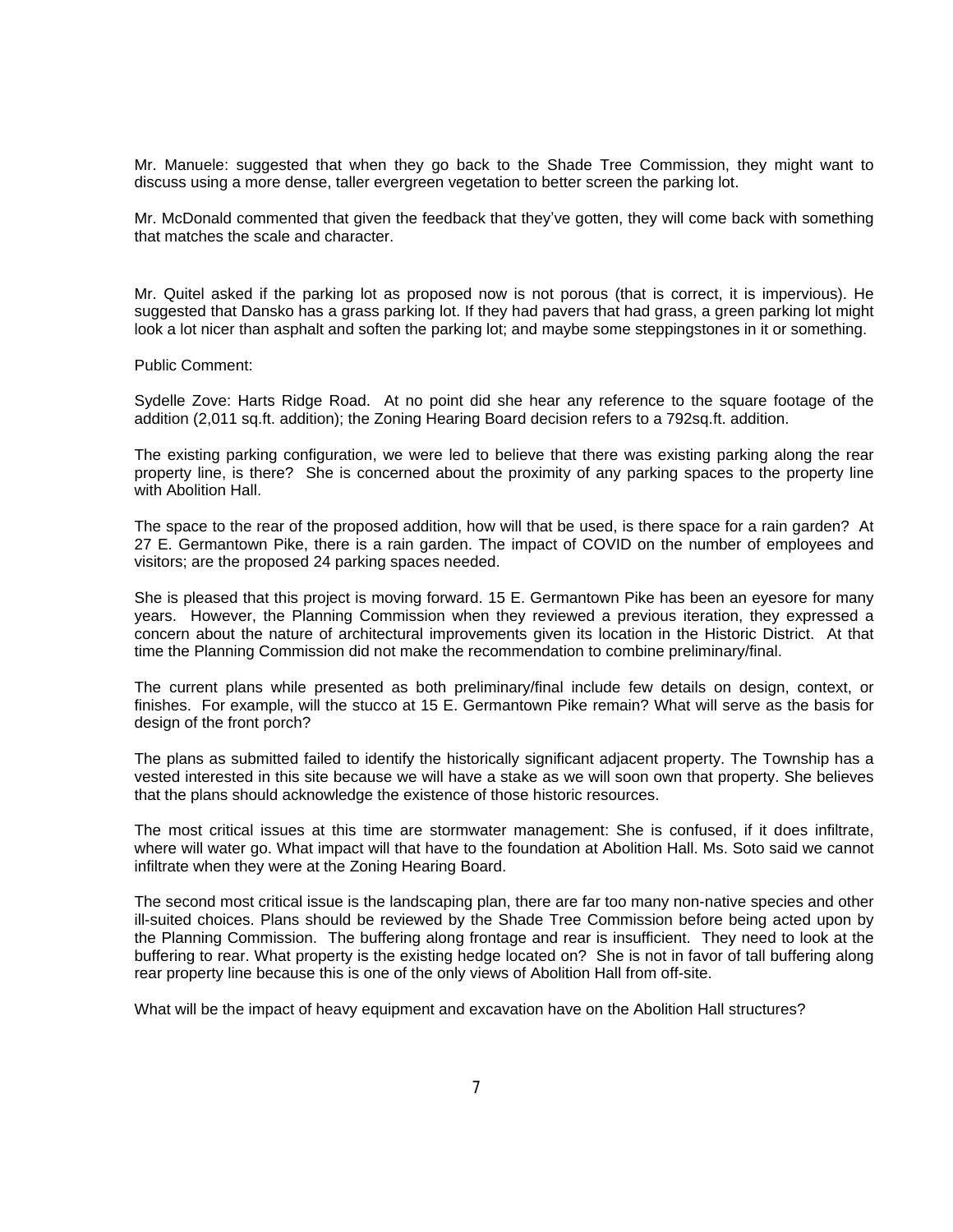Given the location of this project in the heart of the historic district, the proposed plans should be more fully developed before approval. The current plans are not ripe, and they do not demonstrate adequate concern for code compliance or the pivotal location of the parcels.

Mr. Bannon addressed Ms. Zove's questions. He will have to double check the square footage of the proposed addition; there may be a discrepancy from what was submitted to the Zoning Hearing Board and what was sent to Montgomery County Planning Commission. He will confirm that number at the next meeting. He showed the existing parking area and stated there is no paved area behind the existing building. The parking is along the two sides going back, there are no parking spaces along the back parking lot. They are not proposing a rain garden, they are keeping stormwater underground. Ms. Soto stated they need the parking proposed. With the businesses growing, they need the extra spaces. COVID notwithstanding, they would prefer to have all employees on site.

### Planning Commission

Mr. Quitel: suggested maybe having an open meeting in the parking lot to hear some ideas from the public. You have a viewshed into the abolition hall property. We have to think creatively, is there the ability to have a perimeter walkway around the parking lot (No, its private property made for the company and their customers. It's not a place for a trail, it could be a liability).

### Public Comment

Ms. Zove: she believes what Mr. Quitel is talking about is called a design charette. She thinks that given the important nature of the district., it's a great idea.

Mr. Shula: thanked the applicant for being open to coming back.

## **7. OLD BUSINESS:** None

### **8. NEW BUSINESS:**

 Mr. Quitel: could we ever put together a recommendation for an incentive to reward developers for doing something special on their property. For example: green roofs; stacked parking; vertical parking, etc. **Waivers** 

are our only tool to try and get something better.

**9. PLANNING COMMISSION MEMBERS COMMENTS:** There was a brief discussion about the difficulty in navigating the Planning Commission packet given its size. We need to have further discussion about having a listing of documents or some way to help locate documents within the packet.

# **10. PUBLIC COMMENT FOR NON-AGENDA ITEMS:** None

# **11. ADJOURNMENT**

 On a motion made by Ms. Glantz Patchen; seconded by Ms. Shaw-Fink, the meeting was adjourned at 9:32 PM.

Respectfully submitted,

\_\_\_\_\_\_\_\_\_\_\_\_\_\_\_\_\_\_\_\_\_\_\_\_\_\_\_\_\_\_\_\_\_\_\_\_\_\_\_\_\_\_\_\_\_\_\_\_\_ Charles L. Guttenplan, AICP, Director of Planning & Zoning